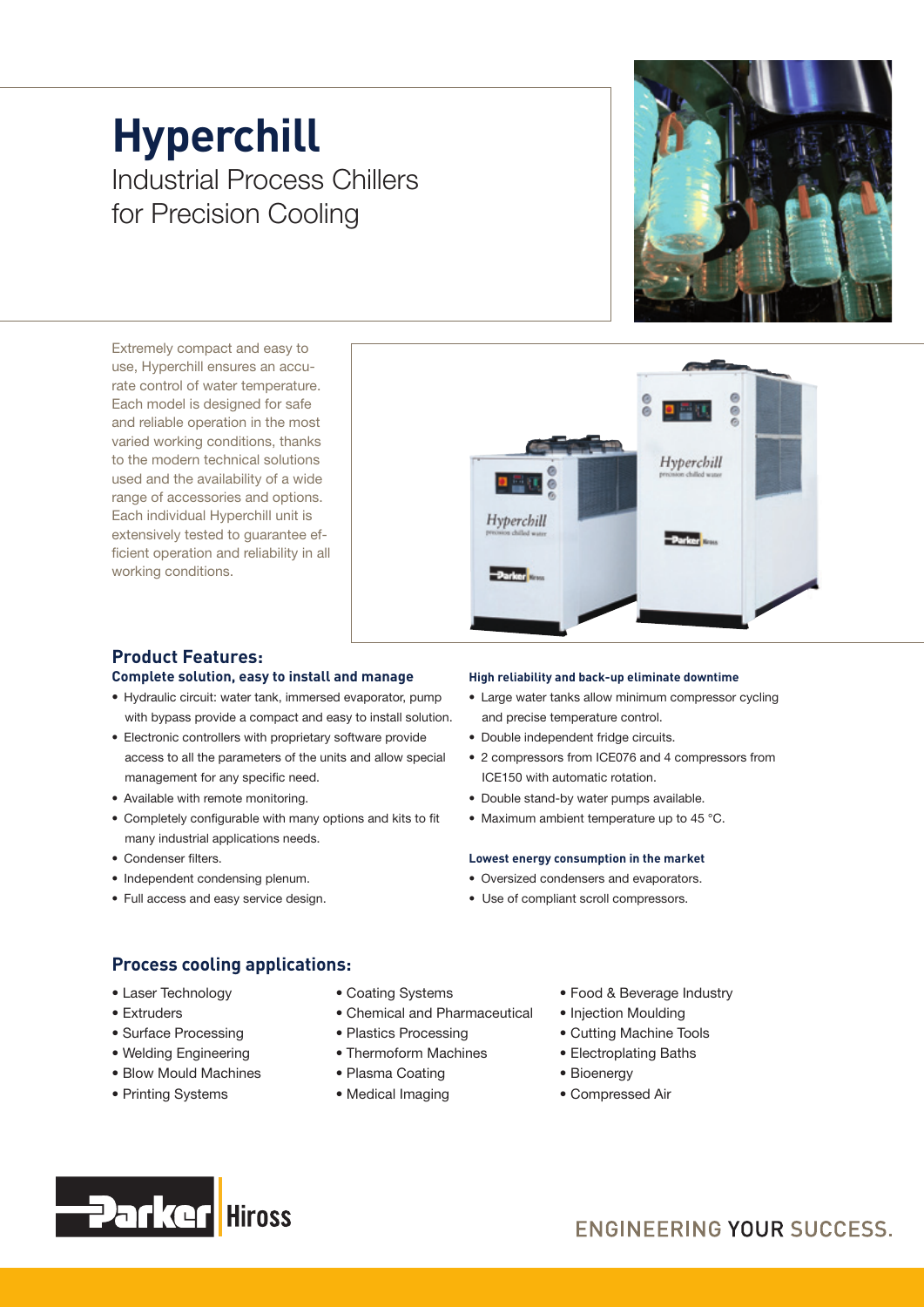**Water and refrigerant manometers:** permit full control of the working conditions.

**Microprocessors:** permit full control of the unit parameters. Proprietary software allows a wide range of programming and remote monitoring options.

#### **Compliant scroll compressors:**

with less moving parts and compliant technology provide excellent efficiency, high reliability, and very low noise levels.

**Air cooled with axial fans:** suitable for outdoor installation, no need for protection.

#### **Water pump (standard 3bar):**

different head-pressures available to meet the requirements of specific applications. Configurable as a twin-system for 100% back-up.



**Mesh filters:** condenser protection from dirt and contamination, reduces maintenance costs and the risk of downtime.

**Evaporator:** located inside the water tank - reduces the overall dimensions, increases the efficiency and improves temperature control.

**Water by-pass:** protects the pump and supplies constant flow to the evaporator avoiding alarms and freezing.

**Water tank:** generously dimensioned to guarantee high reliability and improved temperature control.

#### **Versions:**

- **Air cooled** with centrifugal fans (ICE076-230): ideal for installation in enclosed environments. Can be ducted for air venting or heat recovery.
- **Water cooled** (ICE076-230 alternative to the air cooled versions): Shell&tube condensers with pressostatic valves.
- **Low ambient** temperature additional condensing control for continuous operation in cold ambients (negative temperature). Available for air cooled, axial fan units.
- **Low water** temperature for negative water temperature control, down to -10 °C. (Low ambient temperature option recommended).





#### **Options:**

- **Water fill kits:** pressurized, automatic or ambient manual kits, for water filling in any installation.
- **Remote control kits:** base version for remote ON/OFF

and general alarm monitoring. Advanced version for complete remote unit management.

**• Water filters** for circuit cleanliness and machinery protection.

- **Precision control** (ICE076-ICE230): for precise water temperature control  $(\pm 0.5 \degree C)$
- **Non ferrous** stainless steel tank, pump, and hydraulic components.
- **Bioenergy:** epoxy coating on all exposed copper as protection against aggressive environments.
- **Special and multiple pumps:** higher (P50-5bar) or lower (P15-1,5bar) head pressure available to suit different hydraulic circuits. Double stand-by pump for high reliability.
- **Antifreeze** heating avoids freezing when the unit is switched off and glycol is not used.

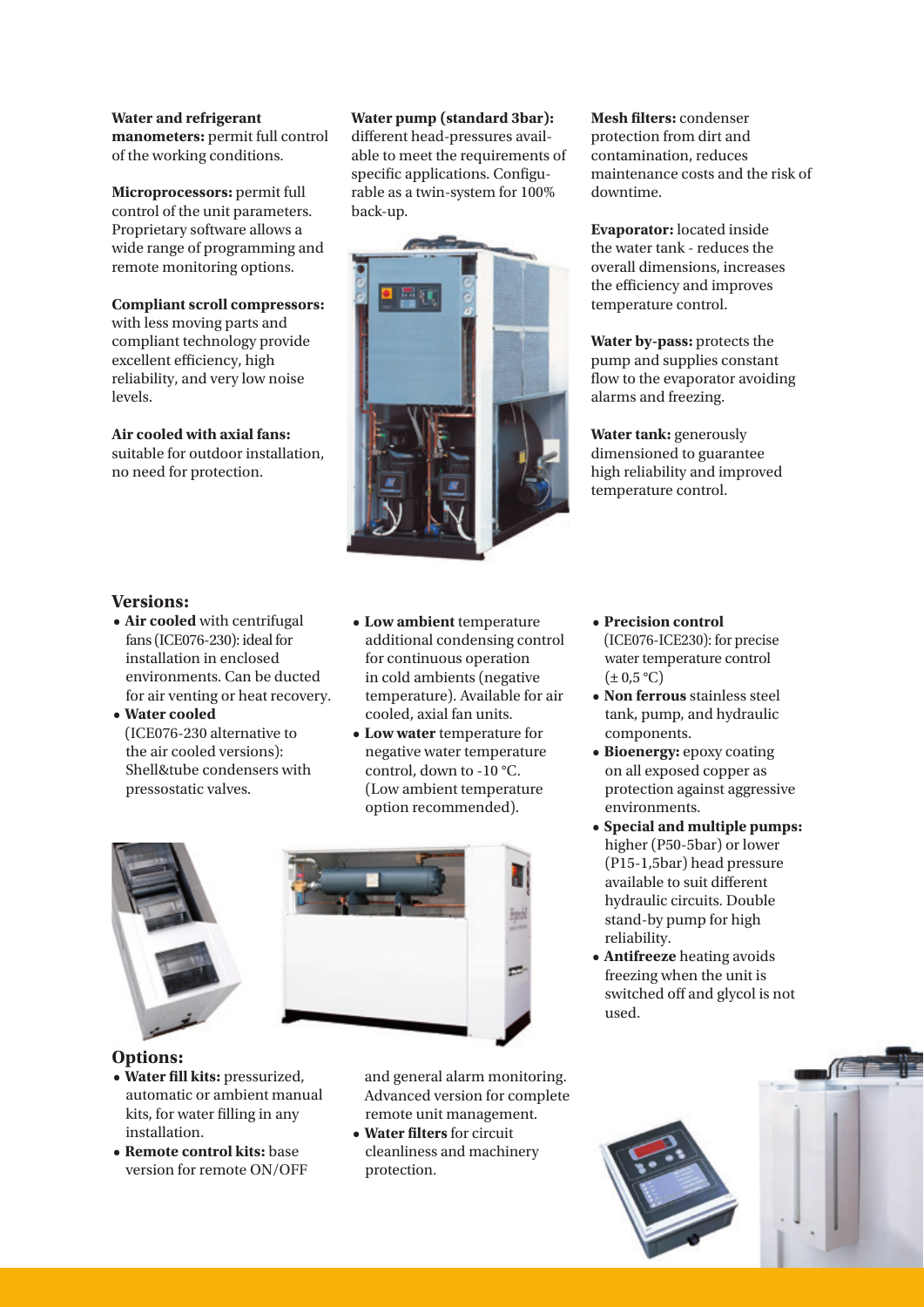# **Technical data**

| <b>Model ICE</b>                     |                    | 076                 | 090            | 116            | 150                  | 183            | 230            | 310            | 360            |  |  |
|--------------------------------------|--------------------|---------------------|----------------|----------------|----------------------|----------------|----------------|----------------|----------------|--|--|
| Cooling capacity <sup>1</sup>        | kW                 | 76,0                | 90,2           | 115,5          | 149,2                | 182,3          | 228            | 309            | 360            |  |  |
| Compressor abs. power <sup>1</sup>   | kW                 | 15,4                | 20,3           | 24,9           | 30,8                 | 40,1           | 51,4           | 65             | 82             |  |  |
| Power supply                         | V/ph/Hz            | 400/3/50 no neutral |                |                |                      |                |                |                |                |  |  |
| <b>Protection index</b>              |                    | 54                  |                |                |                      |                |                |                |                |  |  |
| Refrigerant                          |                    | <b>R407C</b>        |                |                |                      |                |                |                |                |  |  |
| <b>Compressors</b>                   |                    |                     |                |                |                      |                |                |                |                |  |  |
| <b>Type</b>                          |                    | ermetic scroll      |                |                |                      |                |                |                |                |  |  |
| Compressors/circuits                 |                    | 2/2                 |                |                |                      |                | 4/2            |                |                |  |  |
| Max abs. power - 1 comp.             | kW                 | 11,1                | 13,7           | 16,8           | 11,1                 | 13,7           | 16,8           | 23,3           | 28,7           |  |  |
| <b>Axial fans</b>                    |                    |                     |                |                |                      |                |                |                |                |  |  |
| Quantity                             | $n^{\circ}$        |                     | 3              |                | $\overline{2}$       |                | 3              | $\overline{4}$ |                |  |  |
| Max abs. Power - 1 fan               | kW                 | 0,78                | 0,78           | 0,78           | $\overline{2}$       | $\overline{2}$ | $\overline{2}$ | $\overline{2}$ | $\overline{2}$ |  |  |
| Air flow                             | $m^3/h$            | 25500               | 25000          | 26400          | 47000                | 46000          | 66000          | 88000          | 88000          |  |  |
| <b>Centrifugal fans</b>              |                    |                     |                |                |                      |                |                |                |                |  |  |
| Quantity                             | $N^{\circ}$        |                     | 3              |                |                      | 3              |                |                |                |  |  |
| Max abs. Power - 1 fan               | kW                 | 1,5                 | 1,5            | 1,5            | 3                    | 3              | 3              | N.A.           |                |  |  |
| Air flow                             | $m^3/h$            | 25500               | 25000          | 26400          | 47000                | 46000          | 66000          |                |                |  |  |
| <b>Head pressure</b>                 | Pa                 | 100                 | 100            | 100            | 180                  | 180            | 130            |                |                |  |  |
| <b>Water cooled version</b>          |                    |                     |                |                |                      |                |                |                |                |  |  |
| <b>Condenser water flow</b>          | $m^3/h$            | 11,1                | 11,5           | 16,6           | 19,2                 | 31,0           | 33,0           | N.A.           |                |  |  |
| <b>Condensers connections</b>        | in                 | $1\frac{1}{4}$      | $1\frac{1}{4}$ | $1\frac{1}{4}$ | $1\frac{1}{4}$       | $1\frac{1}{4}$ | 11/2"          |                |                |  |  |
| Pump P30                             |                    |                     |                |                |                      |                |                |                |                |  |  |
| Max abs.power                        | kW                 | 2,5                 | 2,7            | 2,7            | 4,5                  | 4,5            | 4,5            | 8,4            | 8,4            |  |  |
| Water flow (nom/max) <sup>1</sup>    | $m^3/h$            | 13/31               | 15/27          | 20/27          | 25/50                | 30/50          | 39/50          | 53/90          | 62/90          |  |  |
| Head pressure (nom/min) <sup>1</sup> | m H <sub>2</sub> O | 23/13               | 28/16          | 25/16          | 34/20                | 32/20          | 26/20          | 26/19          | 23/19          |  |  |
| <b>Dimensions and weight</b>         |                    |                     |                |                |                      |                |                |                |                |  |  |
| <b>Width</b>                         | mm                 | 898                 | 898            | 898            | 1287                 | 1287           | 1287           | 1500           | 1500           |  |  |
| <b>Depth</b>                         | mm                 | 2200                | 2200           | 2200           | 3000                 | 3000           | 3260           | 4200           | 4200           |  |  |
| <b>Height</b>                        | mm                 | 1984                | 1984           | 1984           | 2298                 | 2298           | 2298           | 2240           | 2240           |  |  |
| <b>Connections in/out</b>            | in                 | 2"                  | 2"             | 2"             | $2\frac{1}{2}$       | $2\frac{1}{2}$ | $2\frac{1}{2}$ | $4"$           | 4"             |  |  |
| <b>Tank capacity</b>                 | T                  | 500                 | 500            | 500            | 1000                 | 1000           | 1000           | 400            | 400            |  |  |
| Weight (axial)                       | kg                 | 800                 | 900            | 1000           | 1500                 | 1800           | 2100           | 2900           | 3100           |  |  |
| Weight (centrif.)                    | kg                 | 950                 | 1050           | 1150           | 1700                 | 2000           | 2300           | N.A.           |                |  |  |
| Weight (water cooled)                | kg                 | 800                 | 900            | 1000           | 1500<br>1800<br>2100 |                |                |                |                |  |  |
| <b>Noise level</b>                   |                    |                     |                |                |                      |                |                |                |                |  |  |
| Sound pressure (axial) <sup>2</sup>  | dB(A)              | 58                  | 58             | 58             | 62                   | 62             | 64             | 65             | 65             |  |  |

1) at water in/out temperature = 20/15 °C, glycol 0 %, either 25 °C ambient temperature (air-cooled models) or 25 °C condenser water inlet temperature with 35°C condensing temperature (water-cooled models).

2) referred to axial fan version in free field conditions at a distance of 10m from unit, measured on condenser side, 1m from ground.

| A) Ambient temp. (air-cooled                                                      | $\mathrm{C}$  | 5        | 10   | 15   | 20   |      | 25   | 30   | 35   | 40   | 45   |  |
|-----------------------------------------------------------------------------------|---------------|----------|------|------|------|------|------|------|------|------|------|--|
| models) correction factor (f1)                                                    |               | 1.05     | 1,05 | 1,05 | 1,05 |      |      | 0.95 | 0,89 | 0,83 | 0,77 |  |
| B) Water outlet temperature                                                       | $^{\circ}$ C  | 5        |      | 10   |      |      | 15   |      | 20   |      | 25   |  |
| correction factor (f2)                                                            |               | 0.72     |      | 0.86 |      |      |      |      |      |      |      |  |
| C) Glycol                                                                         | $\frac{0}{6}$ | $\Omega$ |      | 10   |      | 20   |      | 30   | 40   |      | 50   |  |
| correction factor (f3)                                                            |               |          |      | 0.99 |      | 0.98 |      | 0.97 | 0.96 |      | 0.94 |  |
| D) Condenser water inlet temp.<br>(water-cooled models)<br>correction factor (f4) | $^{\circ}$ C  | 20       |      | 25   |      | 30   |      |      | 35   |      | 40   |  |
|                                                                                   |               | 1.05     |      |      |      |      | 0.95 |      | 0.9  |      | 0.85 |  |

#### Correction factors

To obtain the required cooling capacity multiply the value at nominal conditions by the above correction factors

(i.e. cooling capacity =  $Pxf1xf2xf3xf4$ , where P is the cooling capacity at conditions (1)).

Hyperchill, in its standard configuration, can operate up to ambient temperatures of max 45 °C and min. 5 °C and water temperatures of max 30 °C inlet and min. 0 °C outlet. The above correction factors are approximative: for a precise selection always refer to the software selection program.